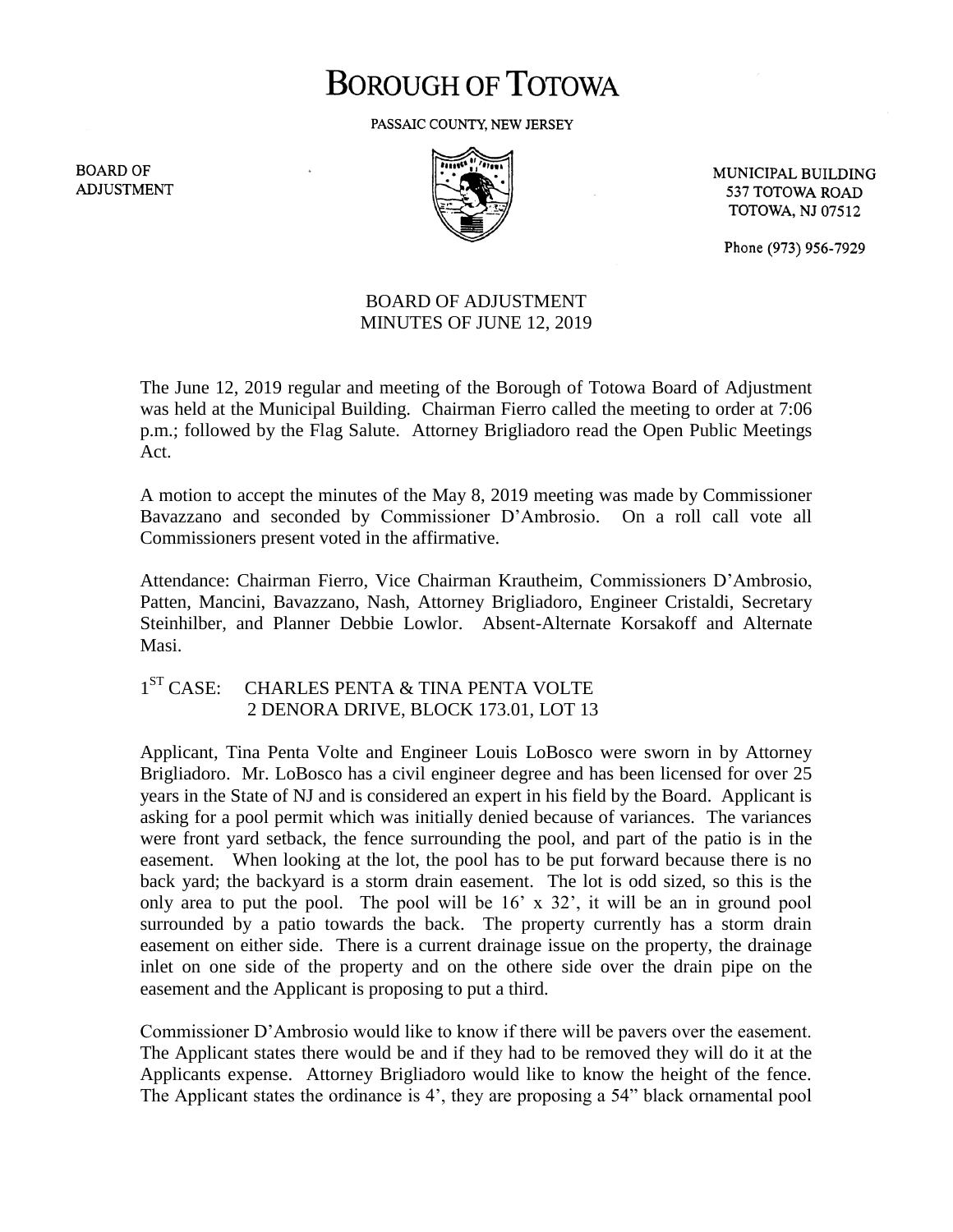security fence with shrubbery for privacy. Vice Chairman Krautheim would think the Applicant would want a higher fence for privacy, like a 6' fence and solid. Attorney Brigliadoro states, the fence can exceed 3' in height if it is within 25' of any street site, but the ordiance requires at least 4' high around a pool. The Applicant can have the option to change to a 6' high fence. The Applicant would stay with the black open fence if they did go higher and still use shrubbery for privacy. Commissioner Patten would like to know why the pool is 20' away from the house instead of closer to the home. The Applicant would like to have the patio closer to the home. Engineer Cristaldi suggest the Applicant may want to move the pool out slightly to compensate for footings needed for the pool.

Attorney Brigliadoro goes over the letter of denial from Totowa's code official Mr. Burghardt's office.

- 1. Construction of an in ground pool within the front yards set backs-this was addressed this evening.
- 2. Construction within an easement area-this was addressed this evening.
- 3. Construction of a pool compliant fence which violates the height restrictions in the front yard-this was addressed this evening.
- 4. Construction of paver patio exceeding the allowed impervious area-this still needs to be addressed.

The Application cannot exceed 25% of the lot area, the Board can approve not to exceed 30% of impervious area.

At this time the Board opens the meeting up to the public. There is no public to be heard, Commissioner D'Ambrosio makes a motion to close the public portion and is seconded by Commissioner Patten.

Attorney Brigliadoro reviews the Application.

A motion was made by Commissioner D'Ambrosio to approve the application and was seconded by Commissioner Mancini, the application passed 7-0 @ 7:29 P.M.

A break was taken at 7:30 P.M. and resumed at 7:46 P.M., a roll call was taken.

#### $2^{ND}$  CASE: RICHARD POUNDERS 61 CRESCENT AVENUE, BLOCK 128, LOT 16

Applicants Attorney, Raymond Redding will be late, Mr. Redding spoke with Attorney Brigliadoro that the case can commence if his Applicant was ok with the starting before he arrived. The Applicant, Mr. Pounders is ok with starting the case without his Attorney present. This is a continuation of last month's hearing and everyone that was present at the May  $8<sup>th</sup>$ , 2019 meeting are still under oath. The town Planners review report, posted June 6, 2019 was created by Darlene Green who is unable to attend, but her associate, Deborah Lowlor is here to address the question.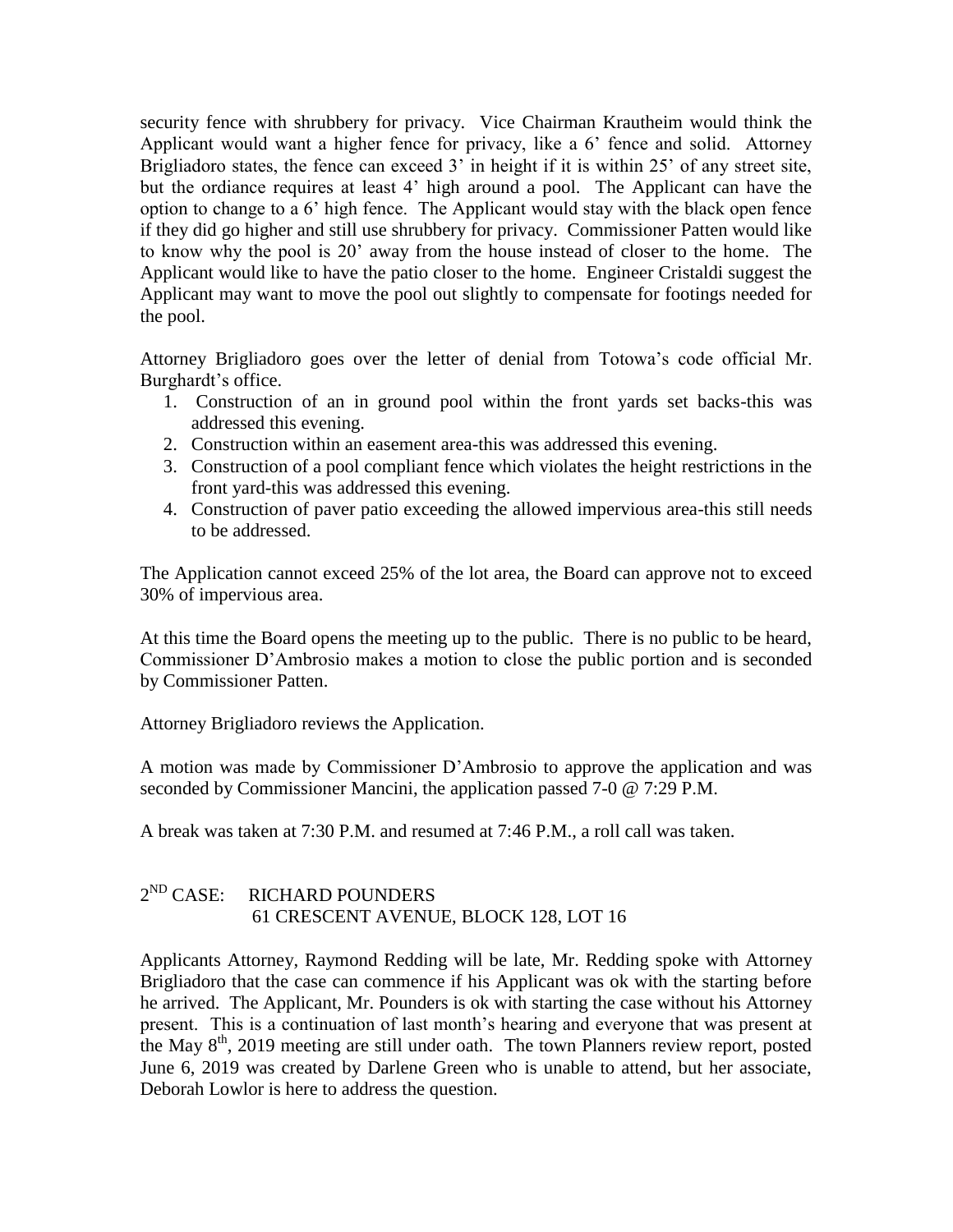Engineer, James Mastronardy goes over some of the changes from the last meeting. They have raised the ground floor 2 feet, this no longer can be considered a basement but now is part of the ground floor and part of the living area attributed to the F.A.R. The ground floor is still slightly below grade, not the F.A.R. has to include this space and will now need a variance. Attorney Brigliadoro explains the D4 variance for F.A.R., 40% is allowed in the R7 zone and the Applicant is proposing 52.7%. Engineer Cristaldi states the basement is in the flood zone, which excluded the calculation in the F.A.R. Attorney Brigliadoro states, if the Application was granted the site still continues to function the way it is supposed, and will not withstanding the fact that the Applicant does not comply with the F.A.R. requirement in the zone. Commissioner D'Ambrosio would like to know what the downstairs height is. Mr. Mastronardy explains the front portion will be 8' and the back is 2' deeper. Mr. Mastronardy refers to the last case that was hear this evening; the impervious area does not include buildings and if that is the case then there is no variances required for impervious area. As of right now the impervious area is 33.2% with the building calculated in, if you take the building out it will be less than half of that and no relief is required.

Mr. Mastronardy addresses the planners report:

- 1. Item 1- D-side waiver-does not believe there is a side yard setback unless the porch in the front encroached on the side yard and if that is the case, the Applicant will make it a foot and a half less.
- 2. Item 3-Waiver for street trees-Applicant can put one on the property but there is an existing mulberry tree and with 25' of front coverage and 12 feet of that taken by the driveway, there is not much room to add an additional tree.
- 3. Item 4 & 5-This is just a condition, this presents a hardship because of a preexisting condition.

4.

Architect, Mark Redden reviews the limit in the retaining walls by raising the house up, besides that not much has changed on his end from the last meeting. Commissioner D'Ambrosio asked about the current water problem. Mr. Mastronardy states he was told there is a lot of water that drains from the new cul de sac, he does not believe that is true and the Applicant is not required to take care of street drainage, that is the towns obligation to correct. Attoreny Brigliadoro reviews item 6 on the planners report, the building height. The Applicant is close to the maximum but is still slightly below. Ms. Lowlor would like to know where the measurement was done, it was taken from the grade elevation 10' in front, the maximum is 35' and at the tallest point the Applicant is at 34 ½ feet. Attorney Brigliadoro also states item 13 in Planners report, Ms. Lowlor would like to know if this was corrected. Attorney Redding believes so, but will make sure it is addresses.

At this time the Board opens the meeting to the public.

Ramond Hartwig, 48 Crescent Ave, was sworn in at the last meeting. The mulberry tree in the corner will need to be cut down to get trucks in and out for construction. The Applicant will cut the tree down if needed and a condition suggested by Ms. Lowlor, would be if it needs to be cut down, the Applicant will have to replace with a new one.